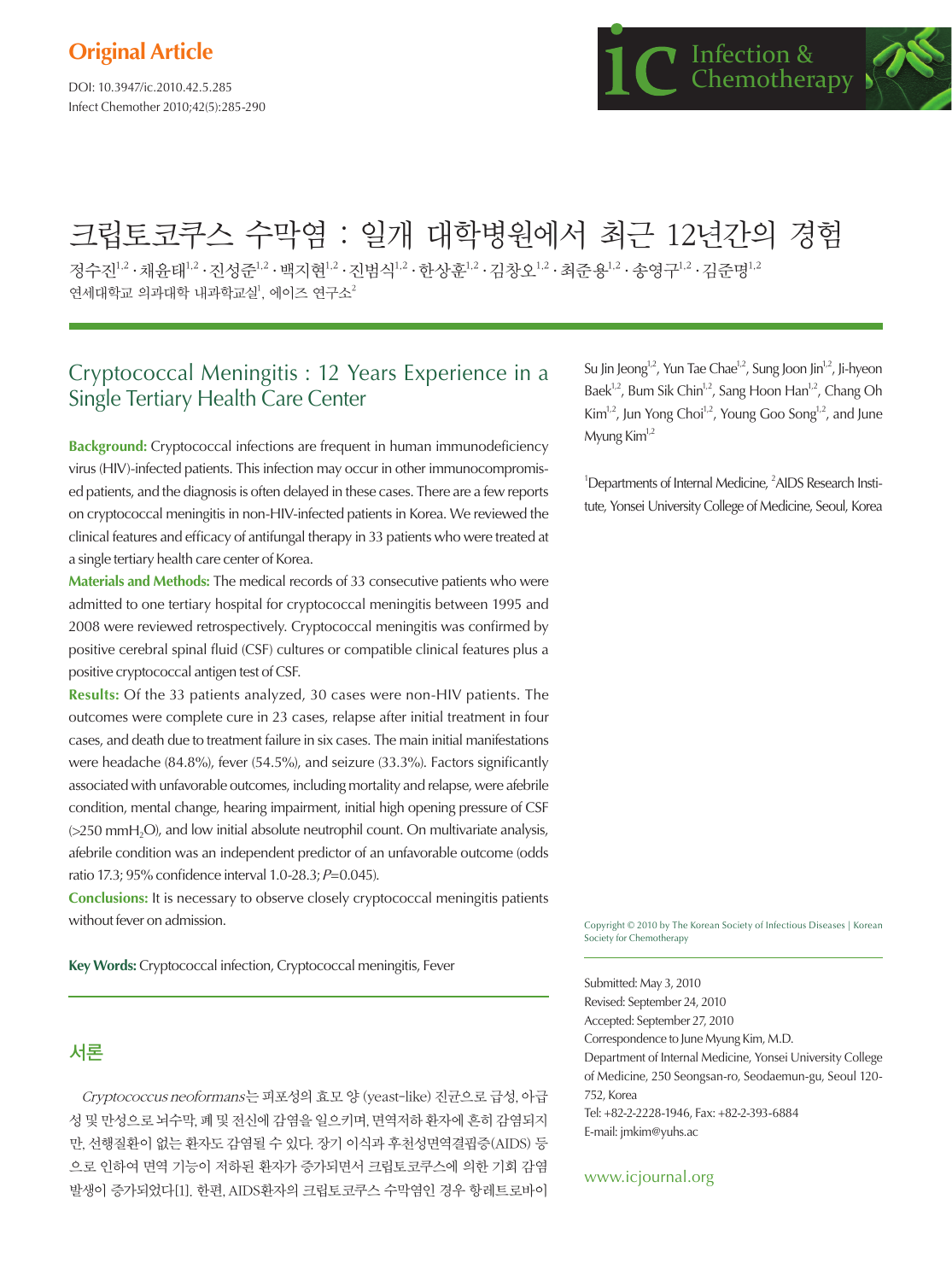러스 치료가 도입된 이후로 점차 감소하고 있으나 여전히 개발도상국 에서는 사망의 주원인이다[2]. 특히 T-면역세포의 기능장애가 크립토 코쿠스 수막염의 중요한 위험인자로 알려져 있다[3]. 그리고 과거에는 수막염 형태로만 감염을 일으키는 것으로 이해되었던 병이었으나 크립 토코쿠스 수막염 환자의 병리학적 소견을 보면 크립토코쿠스 감염으 로 인해 뇌 실질이 침범되는 소견이 항상 있어, 병의 명칭을 크립토코쿠 스 수막염이 아니라 수막뇌염으로 명명해야 한다는 견해도 있다[4].

크립토코쿠스 수막염은 amphotericin B (AMB) 치료가 도입되기 전까지는 매우 치명적인 질환이었다[5]. AMB와 flucytosine의 병합요 법이 시작된 이래로 사망률이 점차 감소되었으며, 특히 크립토코쿠스 수막염이 발생한 AIDS 환자군에서 triazole 계열의 fluconazole을 이 용한 장기적인 억제치료는 재발 감소와 예후 향상에 도움이 되었다[6, 7]. 최근 미국 감염학회에서는 HIV 에 감염되지 않은 환자에서 발생한 크립토코쿠스 수막염의 치료에 대해서 이식 환자와 비 이식 환자로 나 누어 치료지침을 제시하였으나[8] 국내에서는 확립된 치료 지침이 없 으며 크립토코쿠스 수막염에 대한 치료 결과를 포함한 임상 자료도 부 족하다.

본 연구에서는 일개 3차 대학병원에서 최근 12년간 크립토코쿠스 수 막염이 발생한 환자들의 임상 양상을 조사하고, 치료 및 예후에 영향 을 미치는 위험인자들을 분석해 보고자 하였다.

### 재료 및 방법

#### 1. 대상 환자

1995년 10월부터 2008년 1월까지 연세대학교 의과대학 세브란스병 원에서 크립토코쿠스 수막염으로 진단과 치료를 받았던 18세 이상의 성인 환자들을 대상으로 후향적 코호트 연구를 진행하였다. 12년의 기 간 동안 총 39명이 크립토코쿠스 수막염으로 진단되어 치료하였다. 이 중 6명은 개인적인 사정이나 연고지 관계로 치료 도중 타 병원으로 전 원되어 경과관찰에 실패하여 제외하였다.

#### 2. 크립토코쿠스 수막염의 진단과 치료 결과에 대한 정의

크립토코쿠스 수막염 진단은 뇌척수액 배양검사에서 크립토코쿠스 가 분리동정 되었거나, 배양 검사에서 음성이어도 뇌척수액에서 India ink 염색 양성이고 크립토코쿠스 항원검사에서 양성을 보인 경우도 포 함 하였다.

치료결과에 대해서는 Diamond와 Bennett이 정의한 5가지로 다음 과 같이 분류 하였다[9]. 2주 이상의 기간을 두고 연속 2회 시행한 뇌척 수 배양검사상 음성이면서 항진균제 투여 종결 후 1년 이상 재발의 증 상 없이 유지된 경우를 '완치'로 정의하였고, 검사결과는 완치와 같으나 치료 종결 후 1년 미만의 추적관찰 기간을 가지거나 1년 내에 사망한 경 우를 '호전'으로 정의하였다. 뇌수막염 치료 중 사망하였을 때 '실패'로 분류하였고 치료 종결 1년 내에 뇌수막염 증상과 함께 뇌척수액 배양 에서 다시 양성 소견을 보인 경우 '재발'로 정의하였고 크립토코쿠스 뇌 수막염이 아닌 다른 이유로 사망하여 뇌수막염 치료가 완료되지 못한

그리고 본 연구에서는 이 다섯 가지 치료 결과 정의 중 완치와 호전을 '긍정적 결과 (favorable outcome)'로 그리고 실패, 재발한 경우를 '부 정적 결과 (unfavorable outcome)'로 다시 정의 하였다.

#### 3. 자료분석 및 통계

통계분석은 SPSS 13.0 (SPSS Korea ㈜ 데이터 솔루션, 서울, 한국) 을 사용하였고 모든 기술적 자료는 평균±표준편차, 그리고 백분율(%) 로 나타내었다. 환자의 임상경과에 영향을 미치는 각각의 임상소견과 검사실 결과들을 비교·분석하기 위해 Fisher's exact test와 Mann-Whitney test를 시행하였고, P값이 0.05 미만인 경우를 통계적으로 유 의한 것으로 판정하였다. 다변량 분석을 위해서는 단변량 분석에서 의 미 있게 나온 인자들로 다중 로지스틱 회귀분석을 시행하였다.

#### 결과

총 12년 동안 크립토코쿠스 수막염 환자는 총 33명이었으며 남성이 20명(61%), 평균 연령은 51.7세였고 평균 재원기간은 57.4일이었다. 기 저 질환으로 간염 바이러스 보균자가 8명으로 가장 많았으며 간경변 으로 진행하지 않은 B형 간염 보균자였다. 고형 장기이식 환자는 7명 (21.2%)이었고, 이식환자와 혈액암을 포함한 악성종양 환자들이 대부 분 스테로이드제제나 다른 면역 억제제를 투여 받았으며 이외에 전신 성 홍반성 루푸스 2명, 혈관염 1명의 환자가 면역 억제제를 투여받은 병 력이 있었다. HIV 감염인은 3명으로 9.1%를 차지하였다(Table 1). 뇌 척수액 소견에서 크립토코쿠스 항원검사는 33명 모두에서 양성 소견 을 보였으나 India ink 염색에서는 7명(21.2%) 만이 양성결과를 보였 다(Table 2). 3명의 HIV 감염인은 발열 증세로 내원하여 먼저 크립토코

Table 1. General Characteristics of the Patients with Cryptococcal meningitis

| Baseline characteristics                  |                      |
|-------------------------------------------|----------------------|
| Total cases (male: female)                | 33 cases (20 : 13)   |
| Age (mean±SD <sup>ª</sup> , range) (year) | 51.7±13.2 (27-74)    |
| Duration of hospitalization (mean±SD)     | 57.4 $\pm$ 43.2 days |
| Underlying conditions-cases (%)           |                      |
| Use of immunosupressant                   | 15 (45.4%)           |
| Steroid                                   | 7 (21.2%)            |
| Others                                    | 8 (24.2%)            |
| Viral hepatitis carrier                   | 8 (24.2%)            |
| Transplantation                           | 7 (21.2%)            |
| Kidney                                    | 4 (12.1%)            |
| Liver                                     | $3(9.1\%)$           |
| Hypertension                              | 7 (21.2%)            |
| Malignancy                                | $5(15.1\%)$          |
| Hematologic                               | $3(9.1\%)$           |
| Solid                                     | $2(6.0\%)$           |
| Diabetes mellitus                         | $5(15.1\%)$          |
| <b>HIV</b> infection                      | $3(9.1\%)$           |
| 80D attended decided and                  |                      |

<sup>a</sup>SD, standard deviation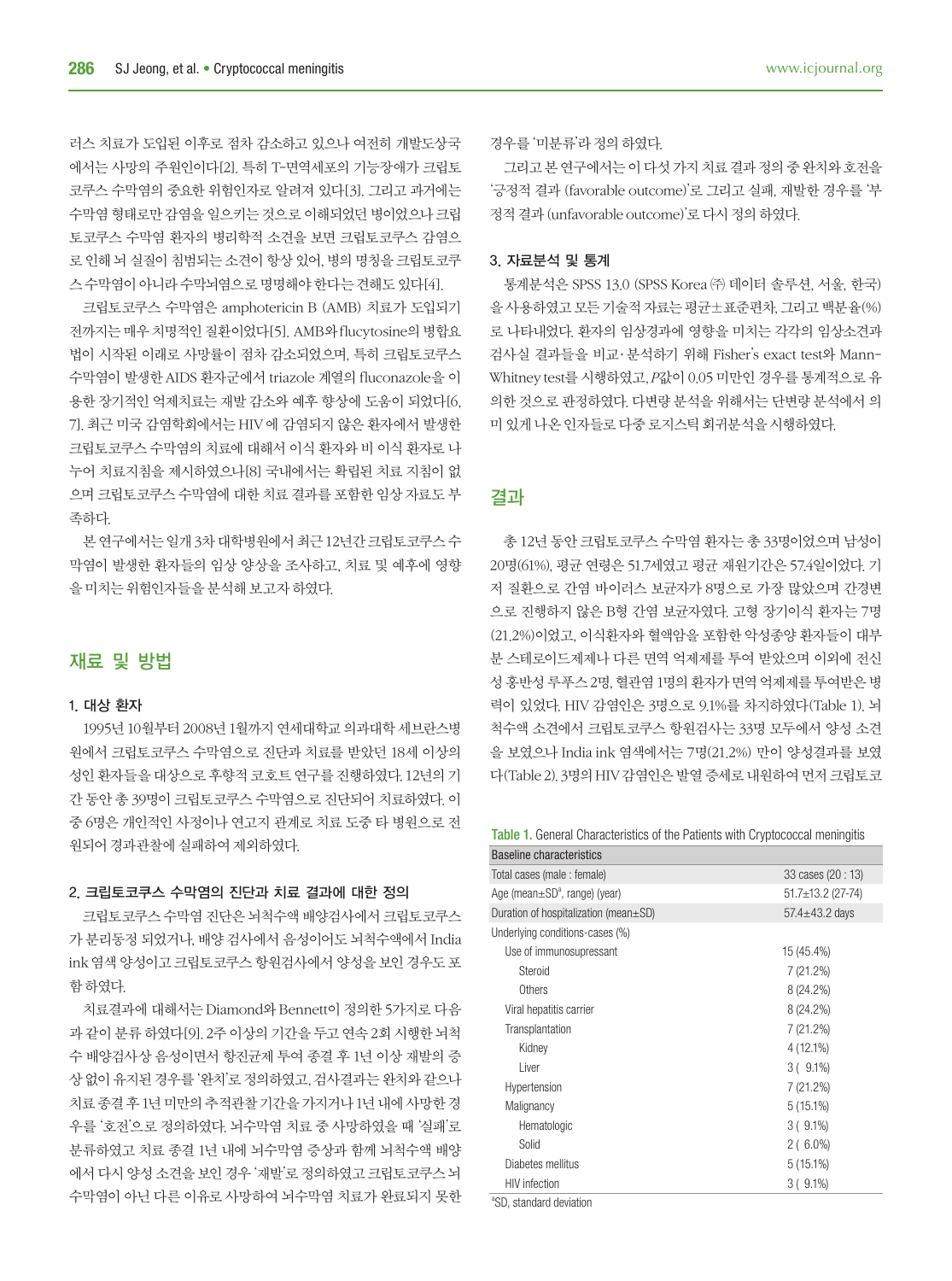쿠스 수막염으로 진단 된 후 HIV감염이 확진 된 경우로 항레트로바이 러스 치료를 받지 않은 초감염 환자였다. 3명 모두 뇌척수액 배양에서 C. neoformans가 동정되었으며 이 중 2명에서는 혈액배양에서도 C. neoformans가 배양되었다. 뇌척수액의 평균 측정 개방 압력(opening pressure)은 177 mmH2O 였으며 250 mmH2O 이상의 높은 압력을 보 이는 환자는 8명(24.2%) 이었다(Table 2). 환자들의 내원 당시 임상적 증상과 증후로는 두통과 발열이 84.8%과 54.5%로 가장 흔하였으며 경련을 동반한 경우도 11명(33.3%) 있었다(Table 3).

긍정적 치료 결과를 보인 군은 총 23명(69.7%) 으로 AIDS환자 3명 중 한 명이 여기에 속했으며, 재발하거나 사망한 부정적 결과 군은 총 10명으로 이중 6명은 치료 중 사망한 경우였다. 긍정적 결과 군에서 AMB와 flucytosine 병합 치료 후 fluconazole로 유지요법을 받은 경 우가 13명으로 가장 많았으며 fluconazole 단독요법은 5명, AMB로 먼 저 치료한 후 fluconazole로 유지요법을 받은 경우가 4명이었다(Table 4). 부정적 결과 군에서는 AMB로 초 치료 후 fluconazole 유지요법을 받은 환자가 4명으로 가장 많았으며, 부정적 결과 군에 속한 한 명의 AIDS환자는 AMB과 flucytosine 병합 치료 후 fluconazole로 치료를 받았으며 사망한 경우는 아니었으나 의식을 완전히 회복하지 못하고 항 경련제 복용 유지상태로 퇴원하였고 이후 재발하였다. 같은 치료 요 법을 시행하여도 약제 유지 기간이 다양했으며, 각 치료 요법에 따른 두 결과 군간의 분석상 통계적 의미는 없었다.

크립토코쿠스 수막염 진단 당시의 임상양상과 검사 결과로부터 예 후인자를 예측하기 위한 단변량 분석을 한 결과 뇌척수액 검사상에 서 개방압력이 높은 경우(>250 mmH2O), 중성구 수가 감소된 경우  $(\langle 2{,}000 \,\text{cells/mm}^3)$ , 발열이 없거나 청력약화, 둔해진 정신상태를 보일

|  |  | <b>Table 2.</b> Cerebrospinal Fluid findings in the Patients of Cryptococcal meningitis |  |
|--|--|-----------------------------------------------------------------------------------------|--|
|  |  |                                                                                         |  |

| Variables                                                               |                           |
|-------------------------------------------------------------------------|---------------------------|
| WBC <sup>a</sup> count, cells/ $\mu$ L (mean $\pm$ SD <sup>b</sup> )    | $225+272$                 |
| Glucose, $mq/dL$ (mean $\pm$ SD)                                        | $50.7 + 34.8$             |
| Protein, mg/dL (mean±SD)                                                | $156.6 + 146.8$           |
| Opening pressure, mmH <sub>2</sub> O (mean±SD)                          | $177 + 127$               |
| Opening pressure >250 mmH <sub>2</sub> 0                                | $8/33^{\circ}$ (24.2%)    |
| Antigen positive                                                        | 33/33 <sup>c</sup> (100%) |
| CSF culture                                                             | 29/33° (87.8%)            |
| India ink                                                               | $7/33^{\circ}$ (21.3%)    |
| <sup>a</sup> WBC, white blood cell: <sup>b</sup> SD, standard deviation |                           |

c positive cases/total patients

|  |  | <b>Table 3.</b> Clinical Features of the Patients of Cryptococcal meningitis |  |
|--|--|------------------------------------------------------------------------------|--|
|  |  |                                                                              |  |

| Symptoms and signs        | Count (%) |
|---------------------------|-----------|
| Headache                  | 28 (84.8) |
| Fever                     | 18 (54.5) |
| Seizure                   | 11(33.3)  |
| Vomiting                  | 8(24.2)   |
| Meningeal irritation sign | 7(21.2)   |
| Decreased mentation       | 4(12.1)   |
| Speech disturbance        | 2(6.0)    |
| Hearing impairment        | 2(6.0)    |

경우 좋지 않은 예후를 보였으며(Table 5), 이 단변량 분석에서 의미 있 는 변수들로 시행한 다변량 분석에서는 진단 당시 발열이 없는 경우만 부정적 예후의 예측인자인 것으로 분석되었다(odds ratio 17.3; 95% confidence interval [CI], 1.0-28.3; P=0.045).

#### 고찰

크립토코쿠스병(cryptococcosis)을 일으키는 원인 진균인 C. neoformans는 협막의 다당류 차이에 따른 5가지 혈청형(A, B, C, D 그 리고 AD)과 생화학적 성상에 따른 3가지 아종이 있다. 3가지 아종인 C. neoformans var. grubii (혈청형 A), C. neoformans var. neoformans (혈청형 D), 그리고 C. neoformans var. gatti (혈청형 B와 C) 중 C. neoformans var. grubii 와 C. neoformans var. neoformans는 조류, 특히 비둘기와 닭이 있는 전세계 토양에서 발견된다. C. neoformans var. neoformans가 사람에 대한 감염의 대부분의 증례를 일으키며 국 내 연구에서도 같은 분포를 보이고 있다[10, 11].

크립토코쿠스병은 과거 주로 호흡기 감염으로 나타났었지만 HIV 감 염인이 늘면서 임상에서는 크립토코쿠스 수막염의 형태로 자주 접하 게 되었다[12, 13]. 크립토코쿠스 수막염은 모든 연령대에서 발생가능 하나 평균 30-40대에서 흔하다고 알려져 있으며[14, 15], 남성이 여성 보다 많은 것으로 보고된다[5, 15, 16]. 본 연구에서는 성비는 이전 연구

Table 4. Treatment Outcome of Cryptococcal meningitis

|                                | Outcome (cases) |                          |  |
|--------------------------------|-----------------|--------------------------|--|
| <b>Treatment modality</b>      | Favorable       | Unfavorable <sup>a</sup> |  |
| $AMB^b + FC^c + fluxon 220$ le | 13              | 3                        |  |
| AMB+fluconazole                | 4               | 4                        |  |
| Fluconazole+FC                 |                 |                          |  |
| fluconazole only               | 5               |                          |  |
| Total                          | 23              | 10                       |  |

amortality 6 cases

<sup>b</sup>AMB, amphotericine B; <sup>c</sup>FC, flucytosine

Table 5. Risk Factors for Poor Prognosis of Cryptococcal meningitis in Patients; Univariate analysis

| Variables                                                                                                       | Favorable<br>outcome<br>$(n=23)$ | Unfavorable<br>outcome<br>$(n=10)$ | $P$ value       |  |
|-----------------------------------------------------------------------------------------------------------------|----------------------------------|------------------------------------|-----------------|--|
| Age (mean $\pm$ SD <sup>a</sup> )                                                                               | $51.7 \pm 12.6$                  | $51.8 \pm 15.2$                    | 0.851           |  |
| CSF WBC $^{\circ}$ cells/ $\mu$ L (mean $\pm$ SD)                                                               | $237 + 279$                      | $193 + 267$                        | 0.673           |  |
| $\text{ANC}^c$ < 2,000 cells/ $\mu$ L, cases                                                                    | $1/23(4.3\%)$                    | 2/10 (20.0%)                       | 0.043           |  |
| Immunosuppressant                                                                                               | 11/23 (47.8%)                    | 4/10 (40.0%)                       |                 |  |
| Steroid                                                                                                         | 5                                | 2                                  | $0.665^{\circ}$ |  |
| <b>Others</b>                                                                                                   | 6                                | 2                                  |                 |  |
| Hearing impairment, cases                                                                                       | $0/23(0.0\%)$                    | 2/10 (20.0%)                       | 0.027           |  |
| Afebrile, cases                                                                                                 | 7/23 (30.4%)                     | 8/10 (80.0%)                       | 0.020           |  |
| Decreased mentation, cases                                                                                      | $1/23(4.3\%)$                    | $3/10(30.0\%)$                     | 0.038           |  |
| CSF opening Pressure >250 mmH <sub>2</sub> 0, cases                                                             | 3/23 (13.0%)                     | 5/10 (50.0%)                       | 0.036           |  |
| "SD, standard deviation; <sup>b</sup> CSF WBC, cerebrospinal fluid white blood cell; <sup>c</sup> ANC, absolute |                                  |                                    |                 |  |

ANC, absolute neutrophil count

<sup>d</sup>Linear by linear association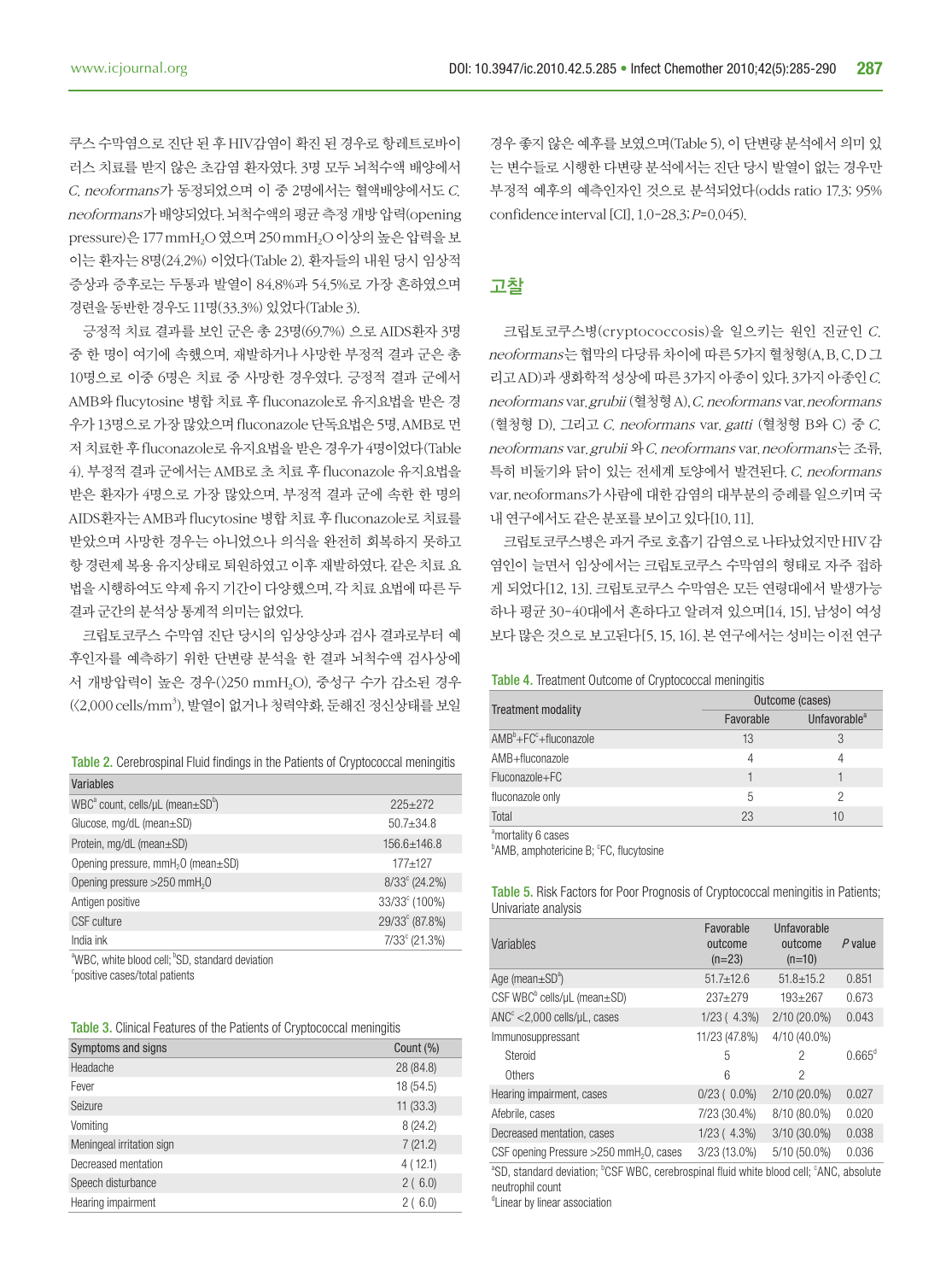와 유사하였으나 평균 연령은 51.7세로 조금 더 고령이었다. 호주나 미 국에서 시행된 기존의 연구에서는 크립토코쿠스 수막염환자 중 40.5- 70.3%에서 AIDS나 이식으로 인한 면역 억제제 투여, 혈액종양과 같은 면역저하의 원인이 되는 기저질환들, 특히 T-면역세포의 기능저하가 있 는 기저 질환을 가지고 있는 것으로 보고하고 있다[3, 15, 16]. 본 연구 에서도 환자의 76%에서 이러한 기저 질환을 가지고 있었다. 본 연구에 서는 B형 간염 보균자가 가장 많았으나 치료 결과에 영향을 미치는 인 자로 작용하지는 않았다. 그러나 Chuang 등이 분석한 33명의 비 HIV 감염인들의 파종성 크립토코쿠스증의 연구자료에서 간경변증이 기저 질환의 가장 다수를 차지하였다[17]. 그리고 Jean 등이 52명의 파종성 크립토코쿠스증 환자를 분석 보고한 연구에서도, AIDS와 면역억제 치 료와 함께 비대상성 간경변증이 3대 선행 요인이었다. 또한, 파종성 크 립토코쿠스 환자의 30일 사망률에 미치는 여러 변수 중 간경변증이 강 력한 독립 예후인자로(Hazard ratio 16.3, 95% CI 2.6-101.7, P=0.003) 보고하였음을 볼 때[18] 간기능 저하가 크립토코쿠스 감염의 중요한 위 험인자로 생각되며 향후 연구가 더 필요하겠다. 어떠한 기저질환 위험 인자를 가지고 있지 않았던 8예는 대부분 60-70대의 고령환자로 본 연 구 대상 환자 평균 연령이 높은 결과에 영향을 미친 것으로 생각된다. 따라서, 수막염 증상으로 내원하는 고령의 환자의 경우 크립토코쿠스 감염을 감별해야 할 것이다.

크립토코쿠스 수막염 의심 환자에서 요추 천자 시 개방 압력 측정과 India ink 염색 등을 포함한 주의 깊은 척수액 검사는 진단과 예후를 예 측할 수 있는 중요한 검사이다. HIV 감염과 관련된 크립토코쿠스 수막 염인 경우 많은 균 부하 량으로 인해 뇌척수액 뿐 만 아니라 혈청 검사 에서도 높은 진단율을 보여 진단에는 크게 문제되지 않으나 비 HIV 감 염인의 경우, 특히 면역저하가 분명하지 않는 경우에는 뇌척수액 배양 이나 항원검사에서 음성인 경우가 종종 있어 진단이 어려워 질 때도 있 다[19]. 진단율을 더 향상 시키기 위해서는 많은 뇌척수액으로 배양검 사를 시행하거나 반복적인 요추 천자가 필요하다. 또한, 면역 저하가 없 더라도 수막염이 의심 되어 요추 천자를 시행하는 경우 높은 민감도와 특이도를 보이는 크립토코쿠스 항원검사를 포함한 India ink 염색 등 도 항상 고려하는 것이 좋겠다[20, 21].

뇌척수액 소견에서 나쁜 예후를 시사하는 인자는 초기 의식상태가 나쁘거나, 뇌척수액 백혈구가 낮거나(〈20/mm<sup>3</sup>), 뇌척수액에서 크립토 코쿠스 항원 역가가 높은 경우(>1:1024), 그리고 요추 천자 시 높은 개 방 압력을 보이는 경우(>250 mmH2O)인 것으로 알려져 있으며 이런 소견들은 크립토코쿠스 균 부하량과 비례하기 때문으로 알려져 있다 [22]. HIV 감염과 관련하여 발생한 크립토코쿠스 수막염 환자의 경우 요추 천자 시 50% 이상의 환자가 200 mmH<sub>2</sub>O 이상의 개방 압력을 보 이고 특히 250 mmH2O 이상의 높은 압력을 보이는 경우에는 예후에 도 영향을 미칠 수 있으므로[22] 다량의 척수액 배액이나 매일의 요추 천자 반복 등을 권고하고 있다[23]. 그러나 상기 연구들은 대부분 HIV 감염인을 대상으로 조사된 것으로 비 HIV 감염인에서 발생한 크립토 코쿠스 수막염 환자의 뇌척수액 개방 압력 정도와 예후의 관계, 치료 지 침 등은 아직 확실하게 연구되어 있지 않다. 단, HIV 감염인 보다는 다 소 낮은 뇌압을 보일 것이라는 전문가 견해가 있으며 이는 상대적으로 낮은 진균 부하량과 관계가 있을 것으로 사료된다. 본 연구에서는 평균 개방 압력이 177 mmH2O이었으며 HIV 감염인을 제외하더라도 평균 개방 압력이 167 mmH2O 이었다. 기존의 HIV 감염인에서 보고되는 평 균 뇌압에 비해 본 연구에서는 평균 개방 압력이 낮은 경향을 보였으며, 치료 결과의 예후인자를 예측하기 위한 단변량 분석에서는 HIV 감염 인에서의 연구와 동일하게 250 mmH2O 이상의 높은 개방압력이 좋지 않은 예후를 보일 수 있는 것으로 조사되었으나 다변량 분석에서는 통 계적 의의가 없었다. 그러나 비 HIV 감염인에서의 크립토코쿠스 수막 염 환자의 경우라도 높은 개방압을 보이거나 증가된 뇌내압 증상을 보 이면 HIV 감염인에서의 지침과 마찬가지로 뇌척수액 배액 등을 적극 고려해야 하겠다.

본 연구에서 부정적 결과군의 10명 중 6명은 치료 중 사망한 환자로 18.2%의 사망률을 보였으며, 여기서 5명은 내원 후 14일내 사망한 환 자였다. 이전 연구들에서는, 비 HIV 감염인 경우 사망률이 0-47%로[5, 14-16, 24, 25] 다양하게 보고하고 있으며 HIV 감염인의 경우 북미연구 에서는 5.5-15%로 보고하기도 하였다[7, 26]. White 등이 연구한 자료 에서는[27], 비 HIV 감염인이 HIV 감염인에 비해 더 높은 사망률을 보 였으며 종양 질환을 가진 비 HIV 감염인군의 높은 연령대가 결과에 기 여했을 것이라고 논하고 있다. 그리고 1992년에서 2000년 사이 시행된 인구기반 감시 연구에서도[28] 크립토코쿠스 수막염 환자의 내원 30 일 사망률을 비교한 결과 HIV 관련 환자는 11%, 비 HIV 감염 크립토코 쿠스 수막염 환자는 21%로 보고되었다. 이와 같이 AMB가 소개된 이 후 적절한 치료가 이루어 졌음에도 불구하고 비 HIV 감염 크립토코쿠 스 수막염 환자에서도 사망률이 높다는 것을 알 수 있었다. 이에 크립 토코쿠스 수막염 의심 환자의 경우 HIV 감염 유무와 상관 없이 빠르고 적극적인 진단과 치료가 필요하다.

앞에서도 언급한 바와 같이 크립토코쿠스 수막염 환자에게서 예후 인자 몇 가지가 알려져 있다. 본 연구에서도 단변량 분석에서 초기의 나 쁜 의식상태와 요추 검사 시 250 mmH2O 이상의 높은 개방 압력이 있 는 경우, 중성구 감소증이 있거나 열이 없는 경우, 청각 이상 등이 좋지 않은 예후와 관련성을 가지고 있었고, 다변량 분석에서 진단 당시 발열 이 없는 경우 교차비(odds ratio) 17.3으로 부정적 결과의 위험 요소로 확인되었다. 청각 이상은 뇌압상승과 관련이 있을 것으로 생각되며 중 성구 감소증이나 발열이 없는 경우는 기존의 불량한 숙주 염증 반응과 연관이 있는 뇌척수액의 낮은 백혈구 수치(<20/mm<sup>3</sup>) 예후 인자와 같 은 의미라고 볼 수 있다.

그러나, 본 연구는 표본의 크기가 작아 단변량 분석에서 의미 있었던 변수들 대부분이 다변량 분석에서는 통계적 설득력이 낮아져 발열 유 무 관련 변수를 제외하고는 예후와 연관성을 보여주지 못해 예후인자 분석의 제한점이 있다. 또한, 본 연구는 후향적으로 시행되어 치료 방법 이 일관되지 않았고, 최근 자료가 아닌 경우에는 뇌척수액 크립토코쿠 스 항원 역가 결과가 누락된 빈도가 높아 함께 분석해 보지는 못한 제 한점이 있다.

 본 연구를 통하여 일개 대학병원에서 최근 12년간 경험한 크립토코 쿠스 수막염 환자를 대상으로 크립토코쿠스 뇌수막염의 임상적인 특 성, 치료 결과와 예후 인자들을 분석하였다. 환자의 사례가 적었으며 치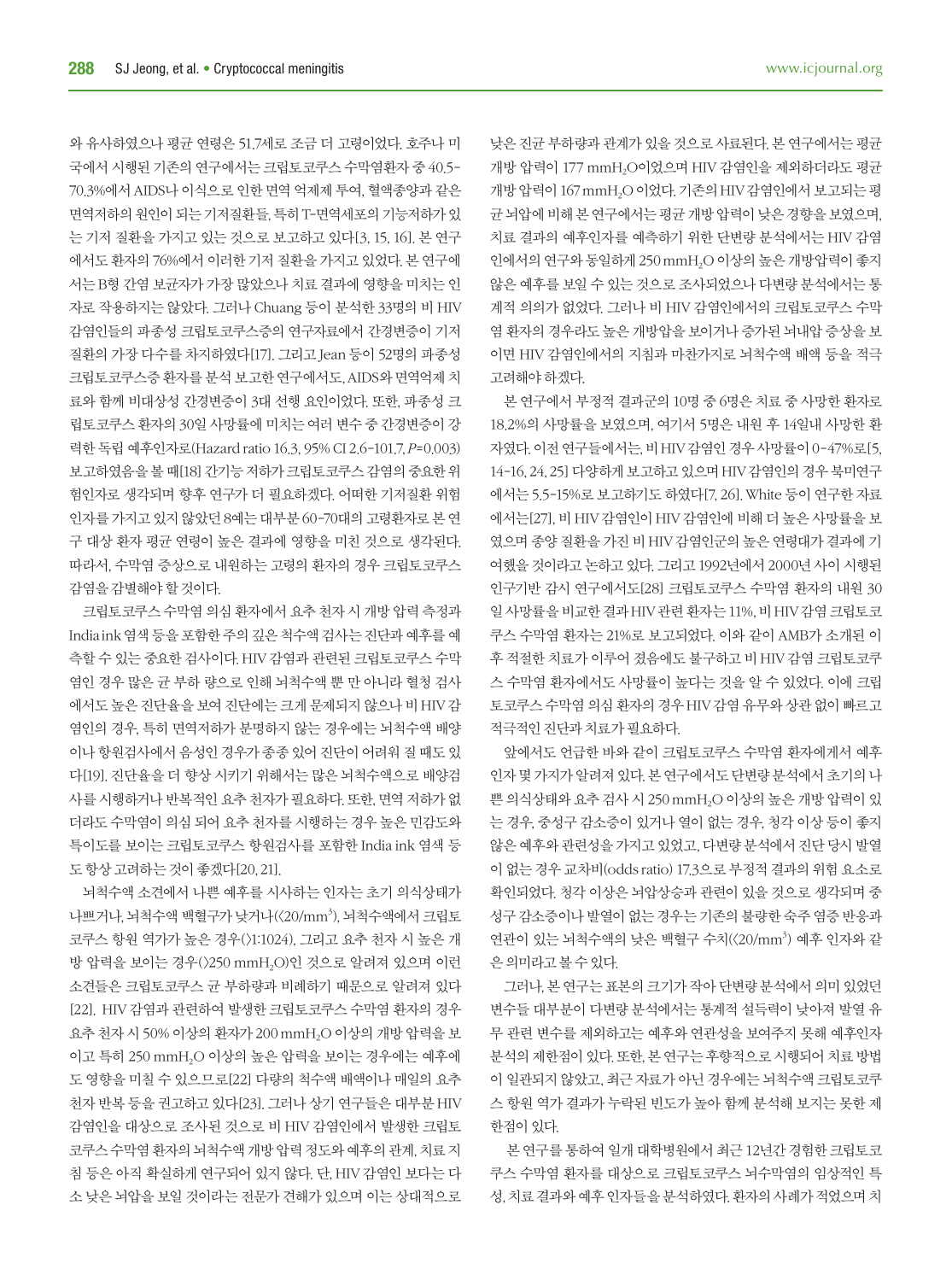료 방법이 일관되게 조절되지 않은 후향적 연구라는 제한점이 있지만 국내에서 장기간 동안 다수의 비 HIV 감염인에서 발생한 크립토코쿠 스 수막염 환자를 분석하였다는 점에서 의미가 있으며, 발열을 동반하 지 않는 크립토코쿠스 수막염 의심 환자의 경우 신속하고 적극적인 진 단과 치료가 예후 개선을 위하여 필요할 것으로 사료된다.

#### **References**

- 1. Casadevall A, Perfect J. Cryptococcus neoformans. Washington DC: ASM Press; 1998.
- 2. Jarvis JN, Harrison TS. HIV-associated cryptococcal meningitis. AIDS 2007;21:2119-29.
- 3. Levitz SM. The ecology of Cryptococcus neoformans and the epidemiology of cryptococcosis. Rev Infect Dis 1991;13:1163-9.
- 4. Lee SC, Dickson DW, Casadevall A. Pathology of cryptococcal meningoencephalitis: analysis of 27 patients with pathogenetic implications. Hum Pathol 1996;27:839-47.
- 5. Butler WT, Alling DW, Spickard A, Utz JP. Diagnostic and prognostic value of clinical and laboratory findings in cryptococcal meningitis, a follow-up study of forty patients. N Engl J Med 1964;270:59-67.
- 6. Powderly WG, Saag MS, Cloud GA, Robinson P, Meyer RD, Jacobson JM, Graybill JR, Sugar AM, McAuliffe VJ, Follansbee SE. A controlled trial of fluconazole or amphotericin B to prevent relapse of cryptococcal meningitis in patients with the acquired immunodeficiency syndrome. The NIAID AIDS Clinical Trials Group and Mycoses Study Group. N Engl J Med 1992;326:793-8.
- 7. van der Horst CM, Saag MS, Cloud GA, Hamill RJ, Graybill JR, Sobel JD, Johnson PC, Tuazon CU, Kerkering T, Moskovitz BL, Powderly WG, Dismukes WE. Treatment of cryptococcal meningitis associated with the acquired immunodeficiency syndrome. National Institute of Allergy and Infectious Diseases Mycoses Study Group and AIDS Clinical Trials Group. N Engl J Med 1997;337:15-21.
- 8. Perfect JR, Dismukes WE, Dromer F, Goldman DL, Graybill JR, Hamill RJ, Harrison TS, Larsen RA, Lortholary O, Nguyen MH, Pappas PG, Powderly WG, Singh N, Sobel JD, Sorrell TC. Clinical practice guidelines for the management of cryptococcal disease: 2010 update by the Infectious Diseases Society of America. Clin Infect Dis 2010;50:291-322.
- 9. Diamond RD, Bennett JE. Prognostic factors in cryptococcal meningitis. A study in 111 cases. Ann Intern Med 1974;80:176- 81.
- 10. Kim JW, Jang S, Kang JO, Choi TY. Differentiation of varieties and susceptibility testing for two strains of Cryptococcus neoformans. Korean J Clin Pathol 1998;18:550-3.
- 11. Chee HY, Lee KB. Isolation of Cryptococcus neoformans var. grubii (serotype A) from pigeon droppings in Seoul, Korea. J

Microbiol 2005;43:469-72.

- 12. Duperval R, Hermans PE, Brewer NS, Roberts GD. Cryptococcosis, with emphasis on the significance of isolation of Cryptococcus neoformans from the respiratory tract. Chest 1977;72:13-9.
- 13. Mitchell TG, Perfect JR. Cryptococcosis in the era of AIDS--100 years after the discovery of Cryptococcus neoformans . Clin Microbiol Rev 1995;8:515-48.
- 14. Rozenbaum R, Gonçalves AJ. Clinical epidemiological study of 171 cases of cryptococcosis. Clin Infect Dis 1994;18:369-80.
- 15. Speed B, Dunt D. Clinical and host differences between infections with the two varieties of Cryptococcus neoformans. Clin Infect Dis 1995;21:28-34.
- 16. Dismukes WE, Cloud G, Gallis HA, Kerkering TM, Medoff G, Craven PC, Kaplowitz LG, Fisher JF, Gregg CR, Bowles CA. Treatment of cryptococcal meningitis with combination amphotericin B and flucytosine for four as compared with six weeks. N Engl J Med 1987;317:334-41.
- 17. Chuang YM, Ho YC, Chang HT, Yu CJ, Yang PC, Hsueh PR. Disseminated cryptococcosis in HIV-uninfected patients. Eur J Clin Microbiol Infect Dis 2008;27:307-10.
- 18. Jean SS, Fang CT, Shau WY, Chen YC, Chang SC, Hsueh PR, Hung CC, Luh KT. Cryptococcaemia: clinical features and prognostic factors. QJM 2002;95:511-8.
- 19. Berlin L, Pincus JH. Cryptococcal meningitis. False-negative antigen test results and cultures in nonimmunosuppressed patients. Arch Neurol 1989;46:1312-6.
- 20. Won DI, Lee K, Kim HS, Chong Y. Clinical features of cryptococcosis patients and evaluation of the diagnostic tests. Korean J Infect Dis 1998;30:61-8.
- 21. Kaplan JE, Benson C, Holmes KH, Brooks JT, Pau A, Masur H; Centers for Disease Control and Prevention (CDC); National Institutes of Health; HIV Medicine Association of the Infectious Diseases Society of America. Guidelines for prevention and treatment of opportunistic infections in HIV-infected adults and adolescents: recommendations from CDC, the National Institutes of Health, and the HIV Medicine Association of the Infectious Diseases Society of America. MMWR Recomm Rep 2009;58:1-207.
- 22. Graybill JR, Sobel J, Saag M, van Der Horst C, Powderly W, Cloud G, Riser L, Hamill R, Dismukes W. Diagnosis and management of increased intracranial pressure in patients with AIDS and cryptococcal meningitis. The NIAID Mycoses Study Group and AIDS Cooperative Treatment Groups. Clin Infect Dis 2000;30:47-54.
- 23. Fessler RD, Sobel J, Guyot L, Crane L, Vazquez J, Szuba MJ, Diaz FG. Management of elevated intracranial pressure in patients with Cryptococcal meningitis. J Acquir Immune Defic Syndr Hum Retrovirol 1998;17:137-42.
- 24. Dromer F, Mathoulin S, Dupont B, Brugiere O, Letenneur L. Comparison of the efficacy of amphotericin B and fluconazole